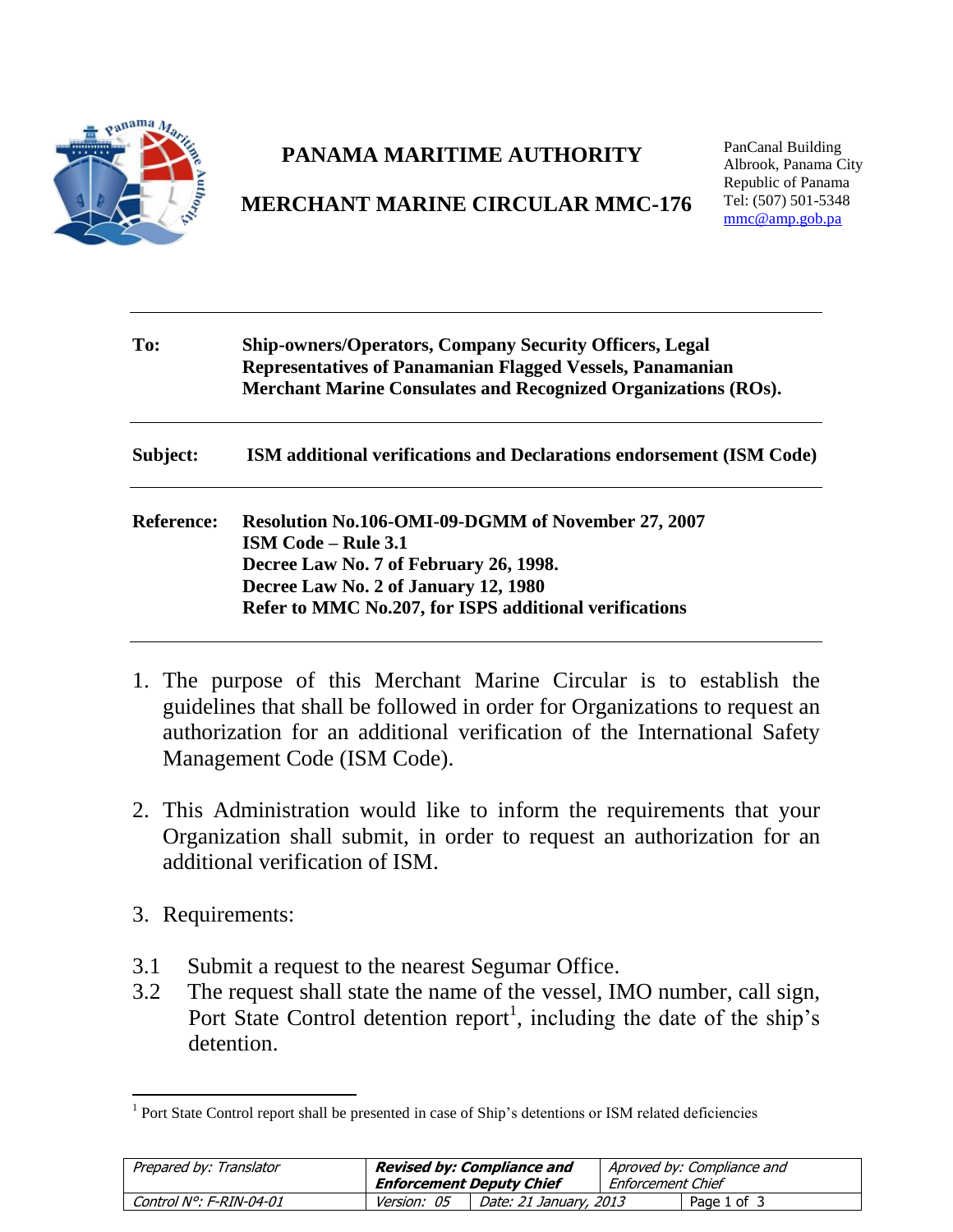- 3.3 The Organization must state the reason/s for the additional verification, in the cases in which the additional verification is not due to Port State Control deficiencies.
- 4. Procedures:
- 4.1 The request can be submitted by email or fax to the nearest Segumar Office of your convenience.
- 4.2 Once you contact one of the Technical Officers of our Segumar Offices, the authorization will be replied to the Organization.
- 4.3 The Organization shall submit copy of the additional verification report as soon as possible to the Administration along with the corrective actions based on the non-conformities for its approval before been enforced.
- 4.4 Both, the request and the copy of the additional verification reports must be sent to the following emails:
	- For additional verifications required by the RO, not related to Port State Control matters: [fullterm@segumar.com,](mailto:fullterm@segumar.com) or the nearest Segumar Office of your convenience.
	- For ISM Matters in case of Port State Control deficiencies: [ism@amp.gob.pa](mailto:ism@amp.gob.pa)
- 4.5 When the Administration considers that the additional verification of ISM Code needs to be performed, will authorize the RO which has issued the certificate. The RO shall submit the verification report as well.
- 5. Contact Points:
- 5.1 ISM station and Port State Control Section of Navigation and Maritime Safety Department: Monday to Friday from 8:30 am to 8:00 p.m. Phone: (507) 501-5031 / 501-5033 / 501-5094 / 501-5092 Fax: (507) 501- 5083 Email: [ism@amp.gob.pa;](mailto:ism@amp.gob.pa) [psc@amp.gob.pa](mailto:psc@amp.gob.pa)

| Prepared by: Translator | <b>Revised by: Compliance and</b> |                        | Aproved by: Compliance and |             |
|-------------------------|-----------------------------------|------------------------|----------------------------|-------------|
|                         | Enforcement Deputy Chief          |                        | Enforcement Chief          |             |
| Control N°: F-RIN-04-01 | <i>Version: 05</i>                | Date: 21 January, 2013 |                            | Page 2 of 3 |